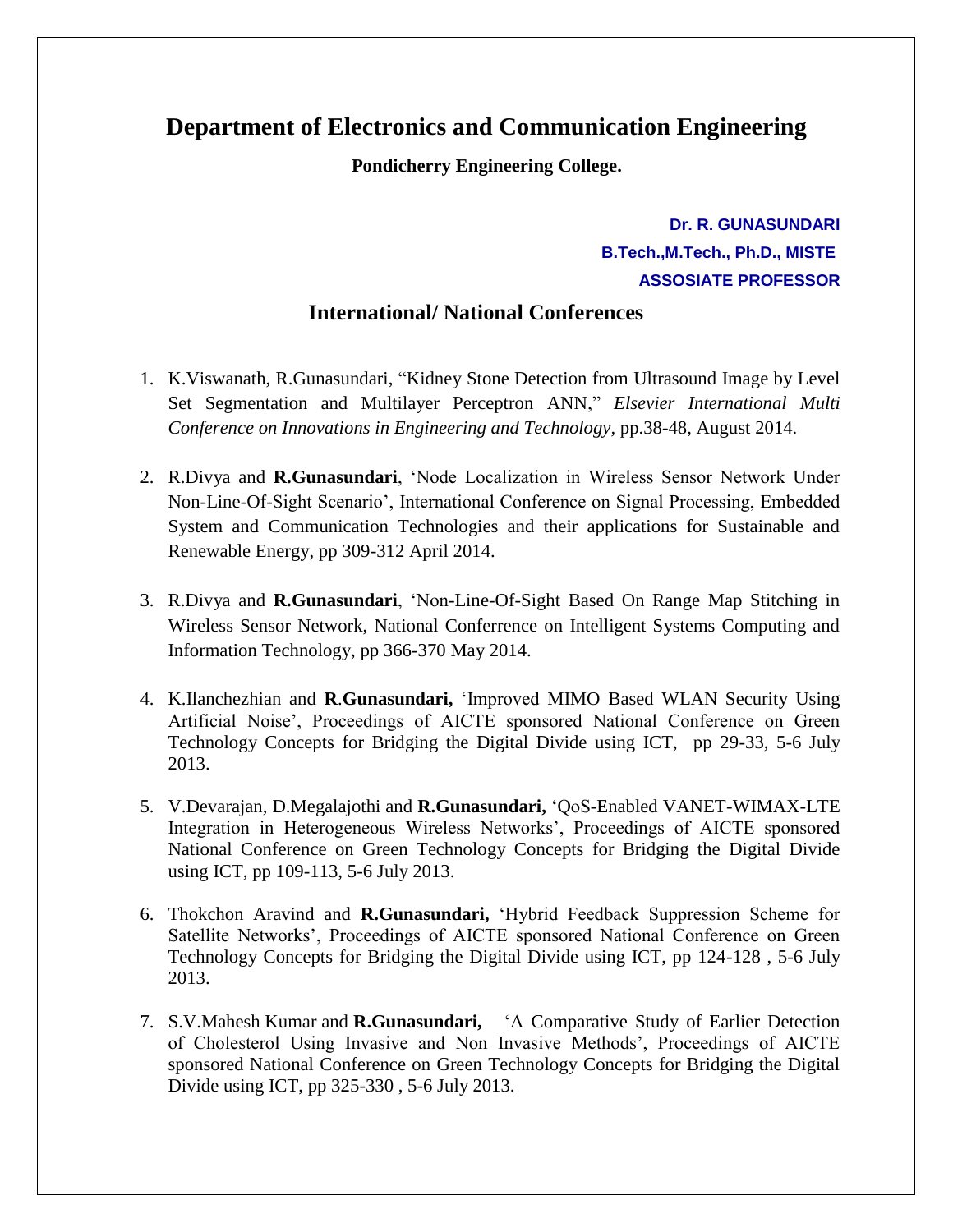- 8. K.Viswanath and **R.Gunasundari,** "Low Power VLSI Based Design and Implementation of MLP-BP Neural Network for Kidney Stone Detection Using Fast Montgomery Multiplier and Carry Save Adder", Proceedings of AICTE sponsored National Conference on Green Technology Concepts for Bridging the Digital Divide using ICT, pp 331-336 , 5-6 July 2013.
- 9. V.Devarajan, T.Uvaraj and **R.Gunasundari,** "Reliable and Efficient Data Dissemination in VANETS", Proceedings of AICTE sponsored National Conference on Green Technology Concepts for Bridging the Digital Divide using ICT, pp 395-399 , 5-6 July 2013.
- 10. V.Devarajan, **R.Gunasundari,** D.Megalajothi, T.Uvaraj, "Performance Analysis of Integrated VANET-LTE Architecture for Wireless Networks", IEEE International Conference on Advanced Research in Engineering and Technology, IEEE ICARET , pp 337-341, Feb 2013
- 11. V.Devarajan, **R.Gunasundari**, T.Karthik and V.Rajasekaran, 'Integration of VANET-Wimax network', IEEE International Conference on Advanced Research in Engineering and Technology, IEEE ICARET , pp 695- 700, Feb 2013.
- 12. T.Karthik and V.Rajasekaran, V.Devarajan, **R.Gunasundari**, K.Jayanthi, "Performance comparison of IEEE 802.11p and Mobile Wimax in Vehicular Communication", IEEE - International Conference on Research and Development Prospects on Engineering and Technology, IEEE ICRDPET, pp 194-199,March 2013.
- 13. **Dr. R.Gunasundari**, M. Rathan Kumar "Effective Replica Allocation for MANETS" International Conference on Advances in Engineering and Technology (ICAET), pp 27- 28, May 2011.
- 14. **R.Gunasundari**, R.Arthi, S.Priya and R.Geetha, "Packet Loss Avoidance Scheme for Mobile Healthcare Wireless Sensor Networks " Proceedings of the Divisional Conference on Mobile Computing DCMC 2010 11th-12th August, 2010
- 15. **Gunasundari R.** and Shanmugavel S. (2009), "Integration of Macro and Micromobility Protocols", Wireless IP communication (WIPcom) workshop held in conjunction with IEEE International Conference on Communication systems and Networks (COMSNETS) Bangalore, India, pp 619 - 626.
- 16. **Gunasundari R.** and Shanmugavel S. (2009), "Performance Evaluation of Mobile IPv4 and Mobile IPv6 in IP based wireless Networks', Next generation Interworking (NGInt) workshop held in conjunction with IEEE International Conference on Communication systems and Networks (COMSNETS), Bangalore, India, pp 653 - 659.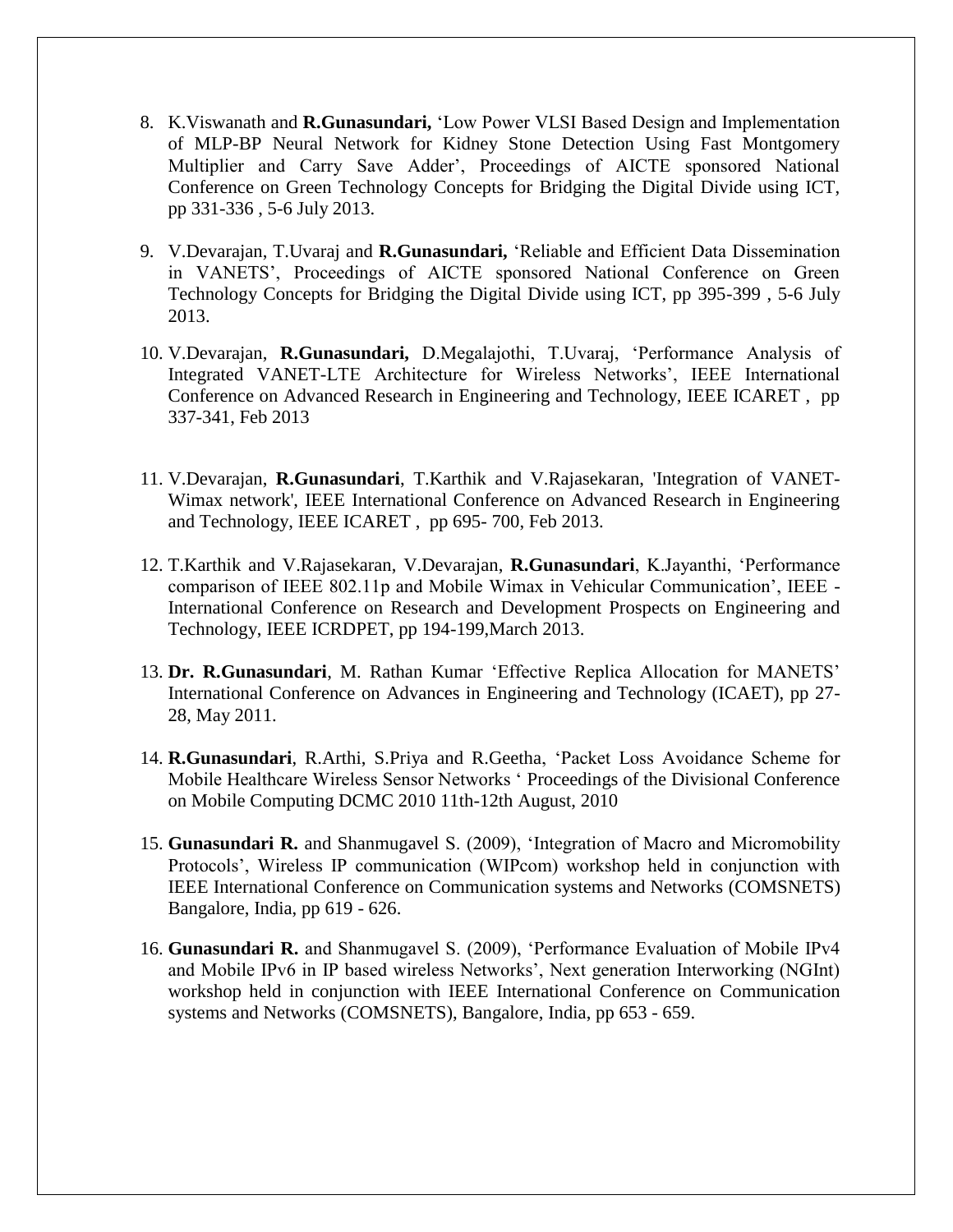- 17. **Gunasundari R.** and Shanmugavel S. (2008), "Fault Tolerant HAWAII Micromobility Protocol for Mobile IP services in wireless networks', Proceedings of  $4<sup>th</sup>$  International Symposium on Frontiers in Networking with Applications (FINA2008) held in conjunction with IEEE  $22<sup>nd</sup>$  International Conference on Advanced Information Networking and Applications (AINA 2008), [GinoWan,](http://www.tuwien.ac.at/english/) [Okinawa,](http://www.ocvb.or.jp/index.php?current=General_Page&action=Top_Page&mode=isel&lang=en) [JAPAN,](http://www.austria-tourism.biz/) pp. 457 – 462.
- 18. **Gunasundari R.** and Shanmugavel S. (2008), "Comparison of Fault Tolerant Micromobility Protocols for Wireless Access Networks', Proceedings of IEEE International Conference on Signal Processing, Communications and Networking (IEEE ICSCN 2008), Organized by IEEE Madras, IETE, and MIT, Anna University, Chennai, pp. 405 -409.
- 19. **Gunasundari R.**, Tamilselvi A., Subha C., Priyadharshini and Shanmugavel S. (2008), "Performance Comparison of Mobile IP and Session Initiation Protocols in Wireless Networks', Proceedings of the  $4<sup>th</sup>$  National Conference on Signals Systems and Communication (NCSSC "08), Anna University, Chennai, pp. 14-15.
- 20. **Gunasundari R.** and Shanmugavel S. (2007), "Enhancing the Fault Tolerance of Hierarchical Mobile IP in Wireless Systems', Proceedings of National Conference on Computing for Nation Development (INDIACom), ISSN 0973-7529, ISBN 978 -81- 904526-0-1,Organized by IETE, CSI Delhi Chapter and BVICAM, New Delhi, pp. 197- 204.
- 21. **Gunasundari R.** and Shanmugavel S. (2007), "Performance Comparison of Micromobility Protocols on various topologies with UDP Traffic', Proceedings of International Conference on Modeling and Simulation (CITICOMS), Organized by Coimbatore Institute of Technology, CSIR, New Delhi and Department of Science and Technology, New Delhi, pp. 44-45.
- 22. **Gunasundari R.** and Shanmugavel S. (2007), "Fault Tolerant Micromobility Protocols for Wide Area Wireless Networks", Proceedings of International Conference on Modeling and Simulation (CITICOMS), Vol. III, Organized by Coimbatore Institute of Technology, CSIR, New Delhi and Department of Science and Technology, New Delhi, pp. 55-56.
- 23. **Gunasundari R.,** Bakyalakshmi K. and Shanmugavel S. (2007), "Performance of HAWAII Micromobility Protocol for different topologies in IP Networks", Proceedings of 2<sup>nd</sup> National Conference on Trends in Industrial and Commercial Applications of Electronics (TICAE), Sathyabama University, pp.142-147.
- 24. **Gunasundari R.**, Divya M. and Shanmugavel S. (2007), "Study of Cellular IP Protocol for Mobile Wireless Networks', Proceedings of 2<sup>nd</sup> National Conference on Trends in Industrial and Commercial Applications of Electronics (TICAE), Sathyabama University, pp.148-152.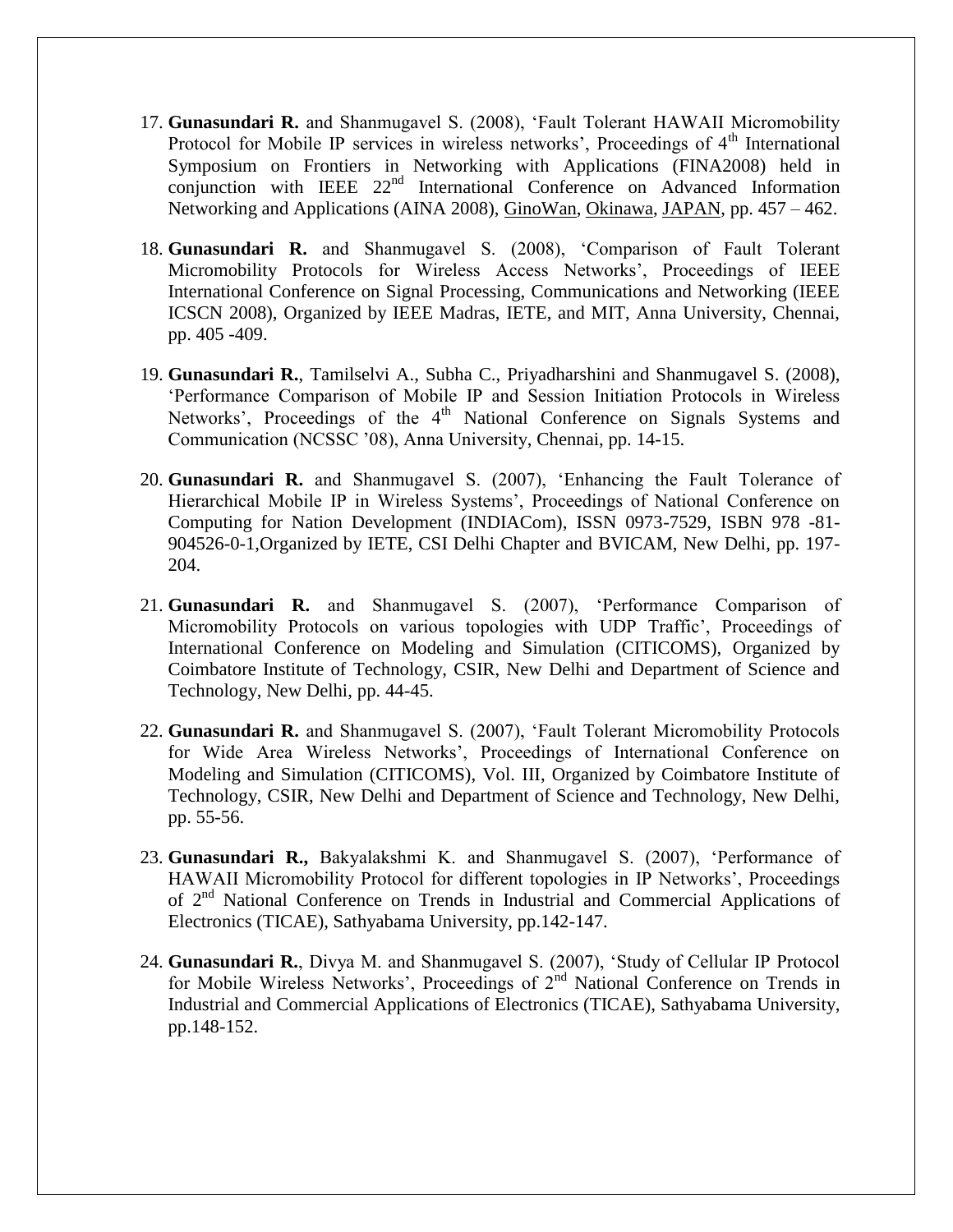- 25. **Gunasundari R.** and Shanmugavel S. (2007), "Robust Hierarchical Mobile IP for Wireless Networks" Proceedings of International Conference on Advances in Electronics and Communication (icon ADELCO), ISBN: 978-81-904334-0-2, National Engineering College, Tamilnadu, pp. 85 -95.
- 26. **Gunasundari R.** and Shanmugavel S. (2006), "Signaling cost Analysis of Fault Tolerant Hierarchical Mobile IP", Proceedings of IEEE International Conference on Communication and Power system (ICCPS), Velammal Engineering College, Chennai and IEEE Madras Section, pp. 148-154.
- 27. A.R.Gunabarathy and R.Gunasundari, "Actuator Fault Estimation Using Unknown Input Observer", Proceedings of International Conference on Communication and Power system(ICCPS), Velammal Engineering College, Chennai and IEEE Madras Section, pp 73 -77, December 14 -16, 2006.
- 28. **Gunasundari R.** and Shanmugavel S. (2006), "A load disseminated mobility management for multistratum Hierarchical in Mobile IP based Wireless System" Proceedings of International Conference on Recent Trends in Information Systems (IRIS), ISBN: 81-7764-954-X, National Engineering College, Tamilnadu, pp. 226-239.
- 29. **R.Gunasundari**, G.Sivaradje and V.Prithiviraj, "VHDL implementation of text to speech converter for satellite radio receivers', Proceedings of the 10<sup>th</sup> National Conference on Communicatios(NCC), Indian Institute of Science, Bangalore, pp 274 – 278, January 30 – Feb 1, 2004.
- 30. **R.Gunasundari**, G.Sivaradje and V.Prithiviraj, "Source model for VBR-Video traffic over ATM Networks', Proceedings of the 9<sup>th</sup> National Conference on Communicatios(NCC), Indian Institute Technology, Madras, pp 314-318, January 31 – Feb 2, 2003.
- 31. **R.Gunasundari** and S.Palanivel, "A frame work for virtual learning/ classroom and its implementation issues in India", Proceedings of National Conference on Emerging Trends in Engineering Education, organized by AICTE and Engineering Education Foundation, Pune, pp 102 - 103, October 25-26, 2002.
- 32. **R.Gunasundari**, S.Sakthivel Murugan, G.Sivaradje and P.Dananjayan, "Response time analysis for wireless broadcast data delivery system', Proceedings of the  $8<sup>th</sup>$  National Conference on Communicatios(NCC), Indian Institute Technology, Bombay, pp 443-447, January 25 – 27, 2002.
- 33. **R.Gunasundari**, G.Sivaradje and P.Dananjayan, "Image segmentation based on colour classification", Proceedings of AICTE- ISTE National Conference on Document Analysis and Recognition, P.E.S College of Engg., Karnataka, pp 181- 186, July 13-14, 2001.